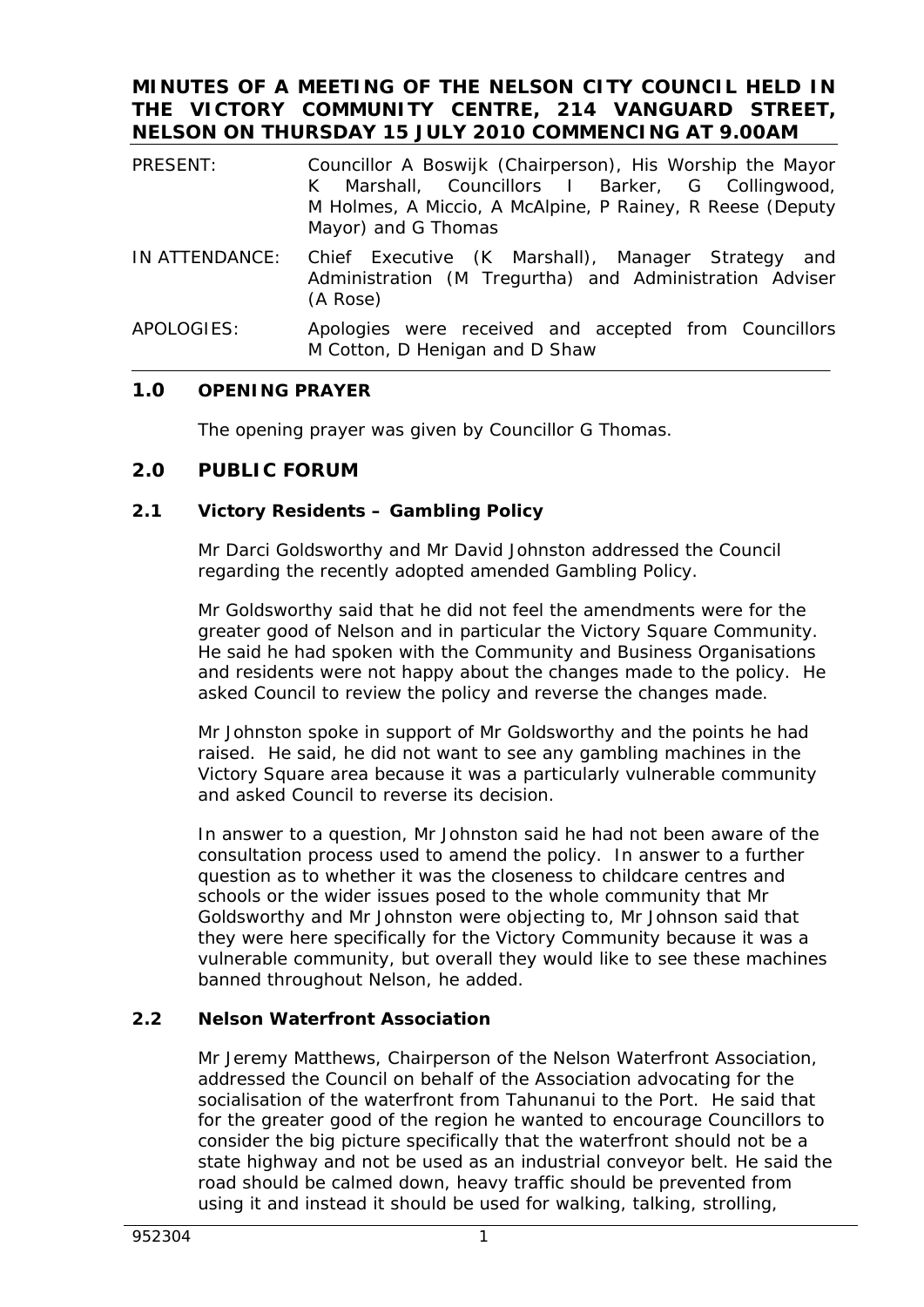eating and cycling and as such would become a major tourist asset and community recreation area for the City.

In answer to a question, Mr Matthews said he supported the arterial study. In answer to another question, he confirmed his concerns extended to the people and businesses in Tahunanui pointing out that 10% of the houses in Nelson are located in the Tahunanui area.

# **2.3 Victory School Community Centre**

Mr Mark Brown, Victory School Principal, Ms Helen Watson, Chair of the Victory School Board of Trustees and Miss Kindra Douglas, Manager of the Community Centre joined the meeting and addressed it regarding the success of the Victory Village concept that had come about with the assistance of Council in building the Victory Community Centre. They tabled a diagram entitled The Victory Village Approach, saying that the model was now used by the Families Commission. They acknowledged the help they had received from the Council and Nelson Marlborough Health Board and all the other organisations that had assisted to make Victory Village Concept a success.

Attendance: The meeting adjourned for morning tea from 10.00am to 10.15am.

# **3.0 CONFIRMATION OF MINUTES**

A replacement page 8 and 9 of the minutes was tabled.

Resolved

*THAT the minutes of an ordinary meeting of the Nelson City Council, held on Thursday 1 July 2010, be confirmed as a true and correct record subject to the resolution on page 8 and 9 being replaced with the amended version of that resolution as tabled.* 

Boswijk/His Worship the Mayor Carried Carried

# **4.0 REPORTS POLICY**

# **4.1 Nelson Arts Policy Adoption**

Document number 943675, agenda pages 11-13 refer.

The Manager Community Policy & Planning, Nicky McDonald, joined the meeting and presented the report.

Councillor Barker suggested that where possible the catalogue of existing Nelson artwork, within the policy, should include details of who had who gifted the work to the City.

Resolved

### *THAT the Arts Policy 2010, document number 947338 be adopted.*

Boswijk/Rainey **Carried**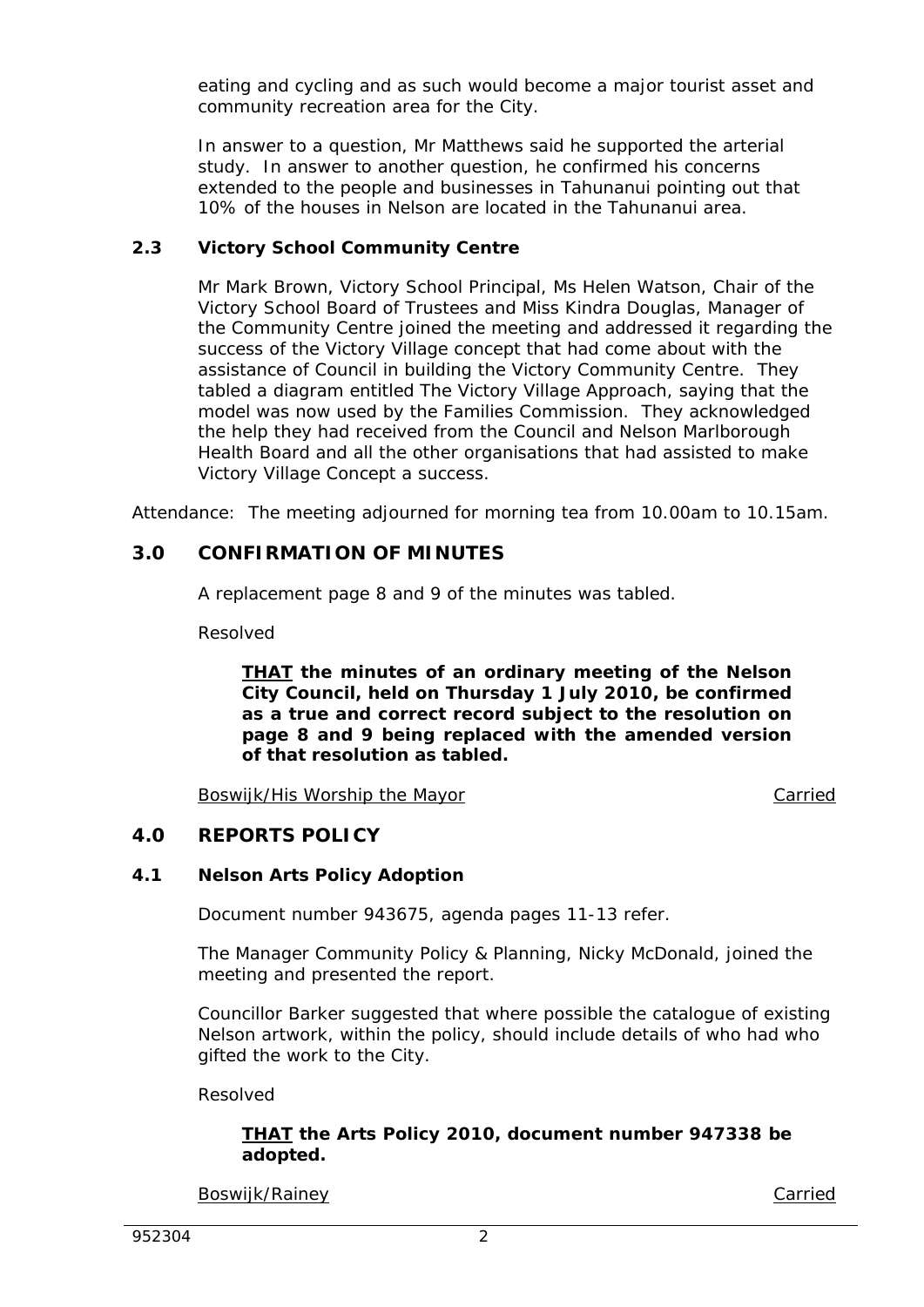# **5.0 REPORTS PRIORITY**

# **5.1 Sustainability Strategy Project Plan**

Document number 926216, agenda pages 14-40 refer.

The Strategic Planning Adviser, Sarah Yarrow, joined the meeting and presented the report and explained that its purpose was to show how the Community Sustainability Strategy for Nelson could be developed.

There was concern expressed that the costs beyond the first year of developing the policy were unknown and there was no budget for its implementation.

The Chief Executive explained that at present all that was being presented was a plan to make a plan and the costing for its implementation would be brought to Council via the Annual Plan process for 2011/12. It was confirmed that the \$100,000 set aside in the 2010/2011 Annual Plan would cover the cost of producing the Strategy even though it was proposed to spread that task over two financial years.

During a discussion of the recommendation in the report there was a minority of Councillors who were against proceeding with the development of the Strategy.

His Worship the Mayor congratulated the Strategic Planning Adviser in doing a good job on a very difficult topic.

Resolved

*THAT the Sustainability Strategy be developed as proposed in sections 6 and 7 of report 926216;* 

*AND THAT a Mayoral Taskforce be established to oversee the development of the Sustainability Strategy;* 

*AND THAT staff bring back a list of potential candidates for the Mayoral Taskforce by 30 November 2010 for Council consideration;* 

*AND THAT the Natural Step be used as the framework to develop the Sustainability Strategy which will include:* 

- *a) Reviewing the Community Outcomes as part of the strategy development process (depending on changes to the Local Government Act 2002)*
- *b) Staff bring back an Options document for approval in May 2011 which will form the basis of wider community discussions on a way forward for Nelson*
- *c) Staff bringing back a draft strategy for approval in December 2011*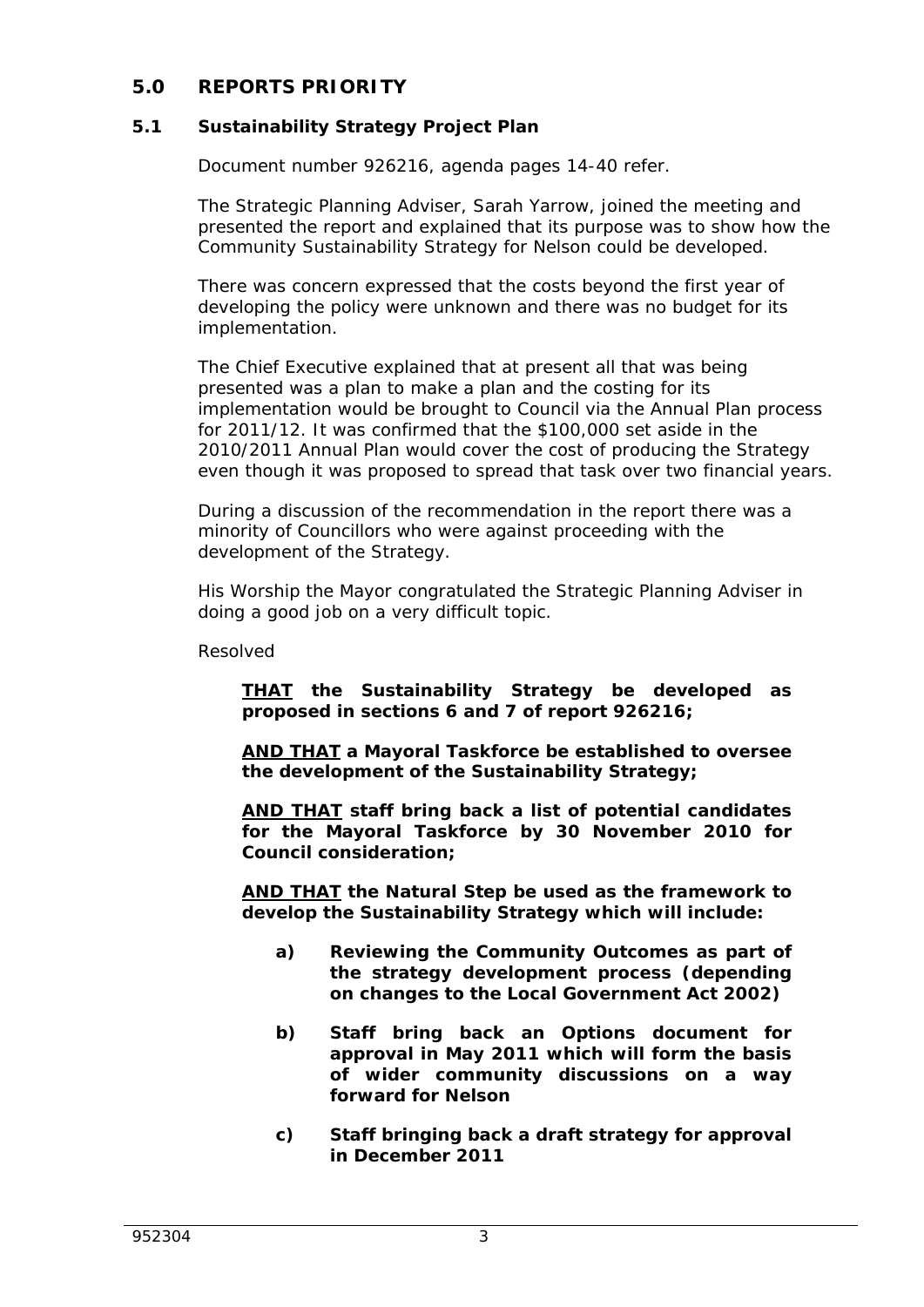*d) Publicly consulting on a draft strategy through the draft Nelson Community Plan 2012-22 consultation process.* 

His Worship the Mayor/Rainey Carried

#### **6.0 REPORTS FROM COMMITTEES**

**6.1 Youth Council – 28 May 2010** 

Resolved

*THAT the minutes of a meeting of the Nelson Youth Council held on Friday 28 May 2010 be received.* 

Rainey/His Worship the Mayor Carried Carried

#### **6.2 Rugby World Cup Steering Group – 14 April and 26 May 2010**

Resolved

*THAT the minutes of a meeting of the Rugby World Cup Steering Group held on 14 April and 26 May 2010 be received.* 

Miccio/Boswijk **Carried** 

#### **6.3 Formal Recognition of the Birthplace of New Zealand Rugby at the Botanics**

The meeting then discussed a recommendation from the Steering Group regarding the creation of some form of formal recognition of the Birthplace of New Zealand Rugby at the Botanics

Resolved

*THAT the Council as landowner agree in principle to the creation of some form of recognition of the Birthplace of New Zealand Rugby at the Botanics;* 

*AND THAT the Rugby World Cup Steering Group is requested to seek a suitable sponsor or sponsors for the project;* 

*AND THAT the final design of any project at the Botanics be brought to Council for approval.* 

#### Thomas/Barker Carried Carried Carried Carried Carried Carried Carried Carried Carried Carried Carried Carried Carried Carried Carried Carried Carried Carried Carried Carried Carried Carried Carried Carried Carried Carried

Attendance: The meeting adjourned briefly from 11.15am to 11.25am.

### **7.0 SAXTON FIELD CRICKET/ATHLETICS/FOOTBALL PAVILION**

The Chairperson then directed that item 2 from the Public Excluded Agenda be dealt with the public present.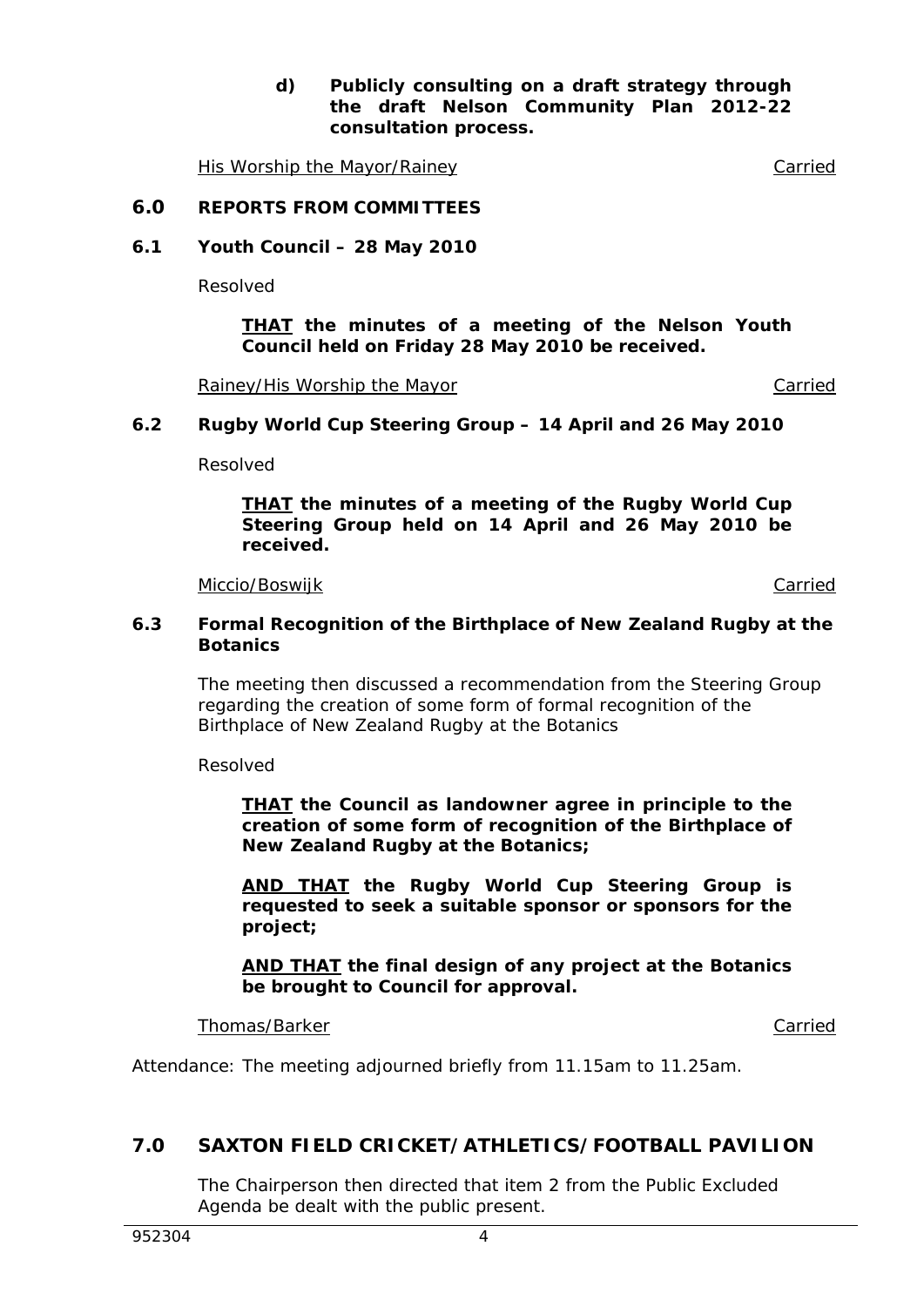Mr Vern Mardon, Chairman of the Saxton Field Charitable Trust and Mr Jock Sutherland, a Trustee, and Mr Colin Aitken joined the meeting. They discussed with the Council contributions made by the various sporting codes to the pavilion and explored a way forward regarding funding of the pavilion. They referred to the Trust's Submission to Nelson City Councillors dated 15 July 2010 which had been previously circulated.

Mr Mardon explained the fundraising that was being undertaken and the applications that were being made to various funding trusts. He said it may not be possible for the Trust to raise all the money but the Trust could service an interest free loan from Council of up to \$320,000. He emphasised why it was important to start building the pavilion as soon as possible because then it could be used to host revenue earning events from both cricket and athletics.

Mr Mardon said that, with regard to sponsorship, although it had been made clear that the New Zealand Community Trust (NZCT) could not ask for the naming rights for the pavilion, they could be offered those rights by Council. He said that, from his negotiations with the Trust, it had been made clear that if such an offer was made the NZCT would provide \$250,000 or \$50,000 a year for five years. He asked Council to seriously consider this making such an offer to the NZCT.

The Chairperson thanked the presenters for their submission and discussion with Council.

In answer to a question the Chief Executive confirmed that a report would be coming back to a future Council meeting.

# **8.0 DISCUSSION ON PUBLIC FORUM ITEMS**

## **8.1 Victory Residents –Gambling Policy**

Although the Council were sympathetic with the concerns expressed by the two members of Victory Community there was no enthusiasm to review the Gambling Policy again. It was felt that this was something provided by Central Government Legislation and Council had gone through a process and arrived at an amended policy and had no choice but to implement it.

It was suggested that in future, when consulting the community on this policy or similar policies, the opportunity, where appropriate, should be taken to notify the public via school newsletters.

It was also agreed to provide the minutes of the Council meeting adopting the policy to Mr Goldsworthy and Mr Johnston.

### **8.2 Arterial Study**

Councillor Holmes outlined the process that the study would follow and said it was not the time for Council to discuss the Arterial Study. He said there would be a Council Workshop to review progress on this study held in the near future.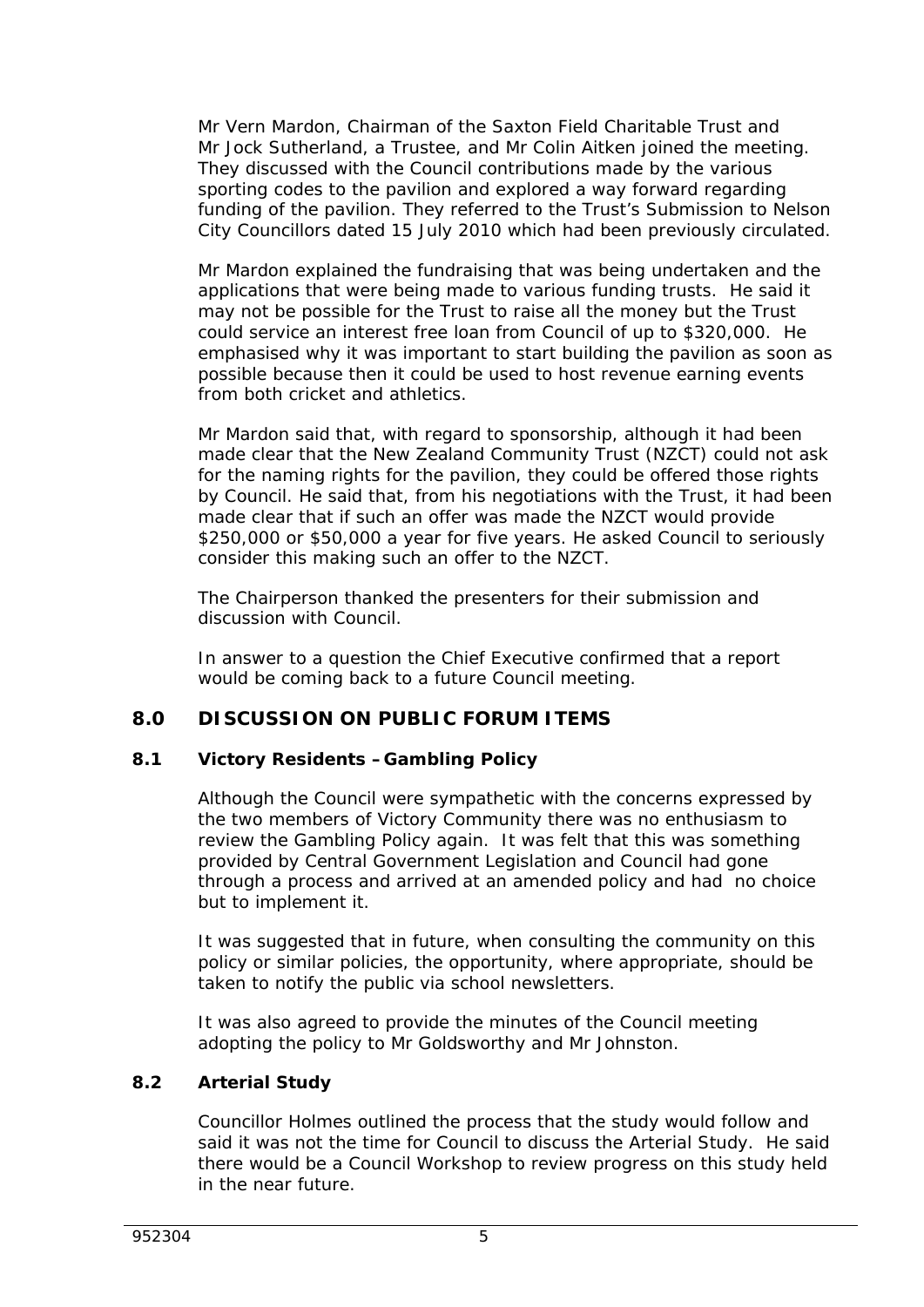# **9.0 PUBLIC EXCLUDED BUSINESS**

### **9.1 Exclusion of the Public**

#### Resolved

*THAT the public be excluded from the following parts of the proceedings of this meeting in accordance with section 48(1)(a) of the Local Government Official Information and Meetings Act 1987 on the grounds that the public conduct of this part of the proceedings of the meeting would be likely to result in the disclosure of information for which good reason for withholding exists.* 

#### *i) Nelson City Council Public Excluded Minutes – 1 July 2010*

*Reasons:* 

*To enable the Council to carry out negotiations or commercial activities without prejudice or disadvantage; or* 

*To protect information where the making available of the information would unreasonably prejudice the commercial position of the person who is the subject of the information; or* 

*To protect the privacy of natural persons.* 

### *ii) Maitai Club Future Management and Lease Options*

*Reasons:* 

*To protect information where the making available of the information would unreasonably prejudice the commercial position of the person who is the subject of the information.* 

### *iii) Arms Length Review*

*Reasons:* 

*To protect information where the making available of the information would unreasonably prejudice the commercial position of the person who is the subject of the information.* 

### *iv) Appointments to Civic Trust and Nelmac Ltd*

*Reasons:* 

*To protect the privacy of natural persons.* 

#### Boswijk/Holmes **Carried Carried Carried Carried Carried Carried Carried Carried**

The meeting went into public excluded session at 12.25pm and resumed in public session at 12.55pm.